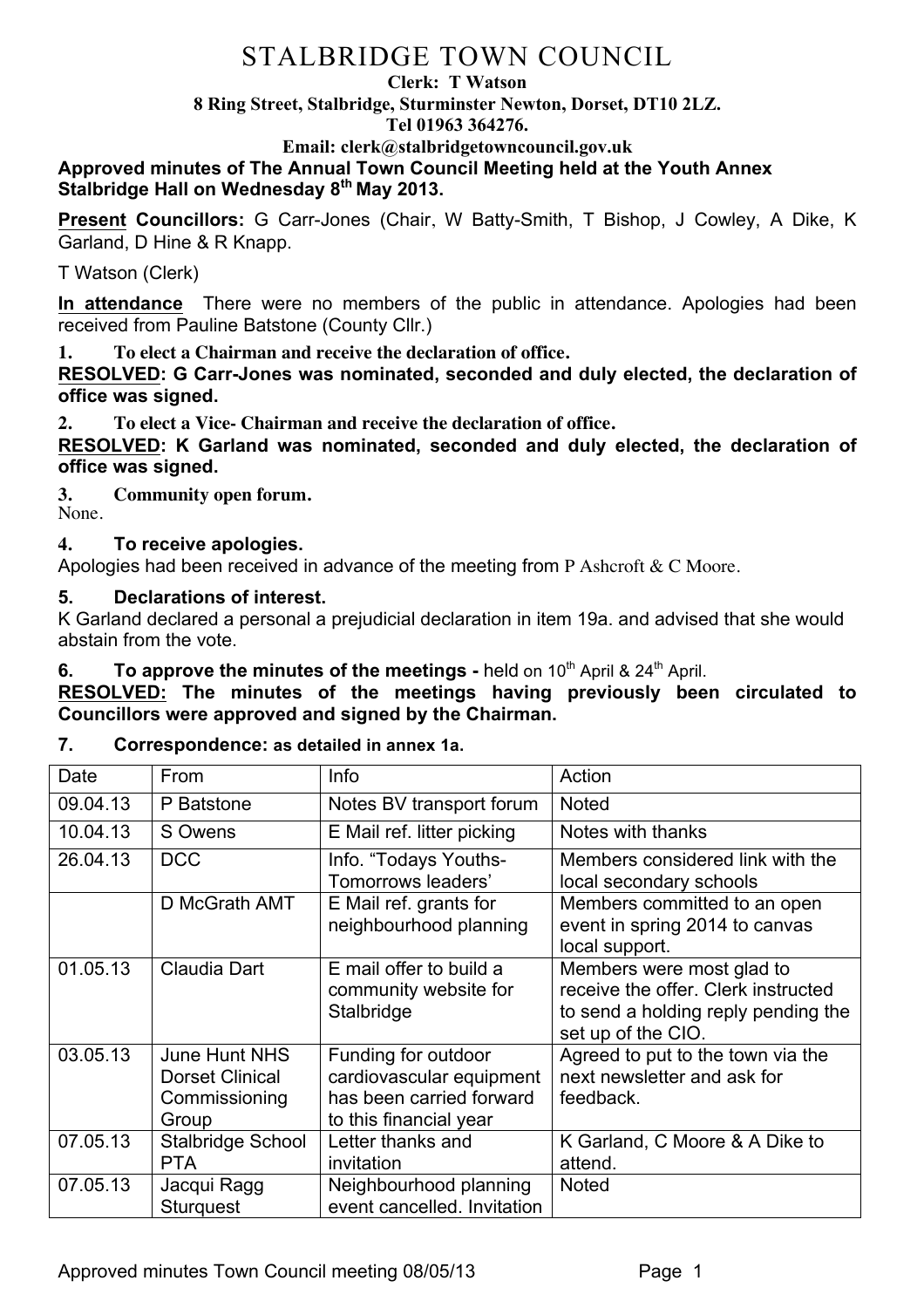#### **Clerk: T Watson**

**8 Ring Street, Stalbridge, Sturminster Newton, Dorset, DT10 2LZ.**

**Tel 01963 364276.** 

**Email: clerk@stalbridgetowncouncil.gov.uk**

## **8. To review the insurance schedule in respect of all risks.**

It was noted that this was the end of the first year of a 3 year agreement with Zurich. The Clerk is in the process of increasing the fidelity cover to the next band which is £250,000.00.The Community Library and portacabin have been added to the schedule.

**RESOLVED: The insurance schedule in respect of all risks was reviewed.**

**9. To receive nominations for existing committees & groups & appoint any new committees and approve terms of reference.**

**RESOLVED: It was proposed and agreed that all TC members be elected as members of the Planning Committee.**

**RESOLVED: It was proposed and agreed that the following be appointed to the planning advisory group: P Ashcroft, K Garland & R Knapp.** 

# **10. To review the terms of reference for committees & groups.**

The Clerk suggested a new terms of reference for the hub project board to reflect the management of the building and equipping the Hub. A terms of reference needs to be set up for the Community information office. The Lights group and planning advisory group terms of reference need to be amended to reflect the current membership and numbers. It was suggested that a terms of reference be set up for the Travel Exchange sub-committee.

**RESOLVED: There was general agreement to amend the lights group, Planning Advisory Group and new hub project board terms of reference and that all other existing terms of reference remain unchanged.**

**11. To review the delegation arrangements to committee, sub-committees, employees & other local authorities.**

It was agreed that delegation arrangements to committees groups are detailed in their terms of reference as previously approved. The Clerk has no delegated powers as such and the TC does not delegate any of its functions to other local authorities.

**RESOLVED: The delegation arrangements to committee, sub-committees, employees & other local authorities. and** 

**12. To appoint representatives on external bodies and agree arrangements for reporting back.**

Allotment Soc. Rep: D Hine **Playing Field: D Hine & C Moore** Auditor TC: D Hine **Library Management group: D Hine** Community Office: J Smith Lights Group: P Ashcroft DAPTC Area.: T Bishop Public Transport Rep.: J Rabbetts Footpath Liaison officer: N Brown Tree Officer: P Ashcroft

Henstridge Airfield C Cttee: R Knapp Hall Cttee: T Bishop

Youth Club Rep. & Stur. Youth Centre Rep: G Carr- Jones

School: Whilst there is no formal representation K Garland & C Moore committed to facilitating the link.

Reports will be made back to Council via member's matters of report.

G Carr-Jones committed to working with Pauline Batstone to improve the Councils links with the Youth Club.

# **13. To review the inventory of land & assets inc. building and office equipment.**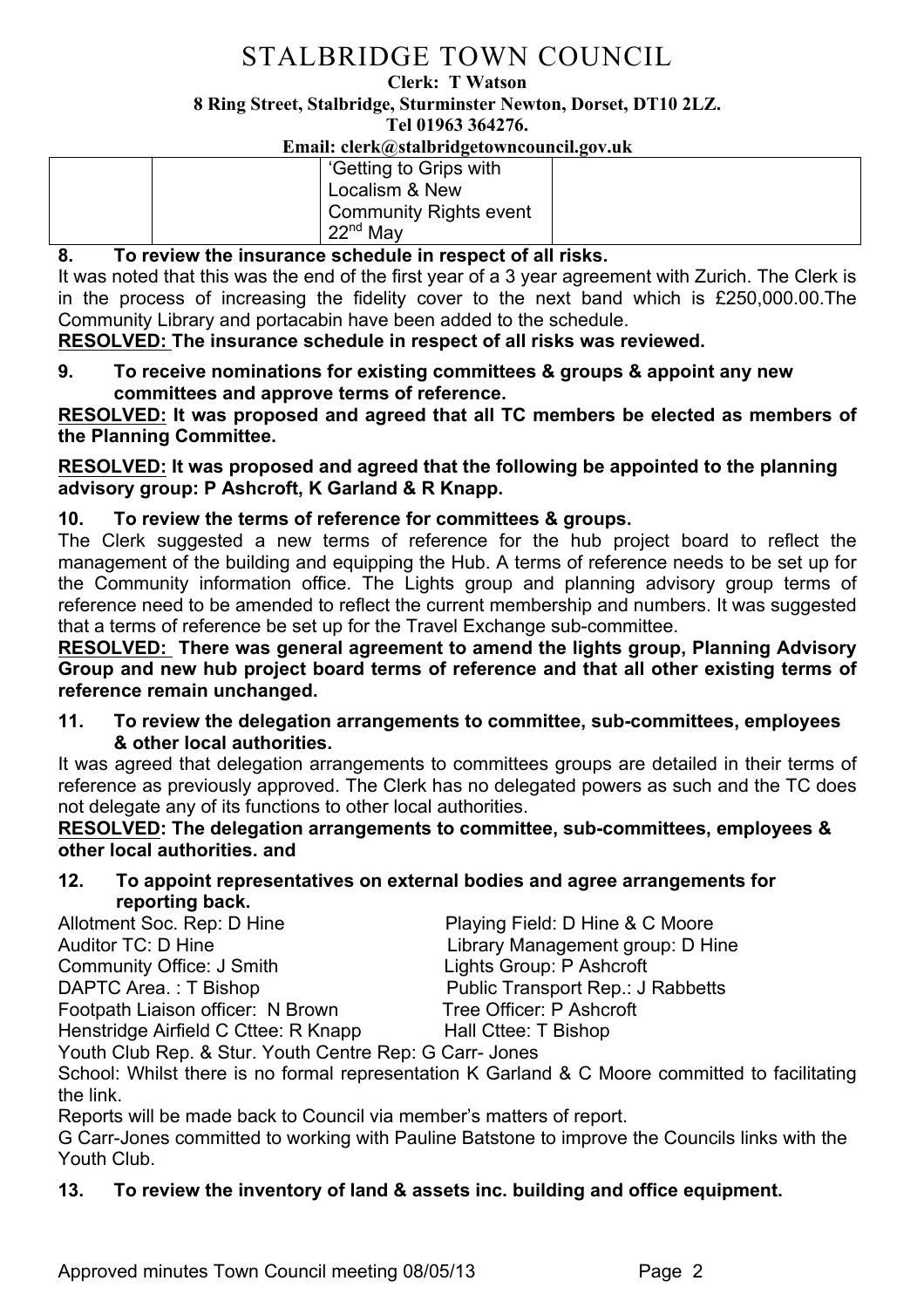#### **Clerk: T Watson**

#### **8 Ring Street, Stalbridge, Sturminster Newton, Dorset, DT10 2LZ.**

**Tel 01963 364276.** 

### **Email: clerk@stalbridgetowncouncil.gov.uk**

A review of the assets in physical terms will be done over the summer and brought to Council accordingly. The Clerk had taken the external auditors advice on the valuation and disposal of 8 Ring Street and the changes resulting from listing the WC's and Community Library. Members felt that despite the auditors advice insurance value was not acceptable it would be appropriate to have a professional valuation of the sports pavilion and the Hub after completion.

### **RESOLVED: It was proposed and agreed to accept the inventory list of land & assets inc. building and office equipment as presented.**

# **14. Review of Standing Orders & Financial Regulations.**

Members have personal copies of the documents. The Clerk advised that there had been no changes in terms of legislation or the Councils operations that affects the standing orders. It was noted that during the year the Council had approved a change to the financial regulations to reflect cash handling by sub-committees.

## **RESOLVED: There was general agreement to accept the Standing Orders & Financial Regulations as unchanged.**

# **15. To review the Councils complaints procedure.**

The Clerk advised that there had been no changes in terms of legislation or the Councils operations since adopting the current complaints procedure in September 2011.

**RESOLVED: There was general agreement to accept the complaints procedure as previously adopted.**

## **16. To review the procedure for handling requests made under the freedom of information act 2000 & Data Protection Act 1998.**

The model publication scheme (Information act 2000) has been previously approved by the Council. The purpose of this publication scheme is to show what classes of Council information are available routinely. A copy of the schedule is retained in the Clerk office, the TC may decide to put the scheme on the web site. Any requests made under the freedom of information and data protection acts will be dealt with according to the model publication scheme.

**RESOLVED: There was general agreement to accept the procedure for handling requests made under the freedom of information act 2000 & Data Protection Act 1998 in conjunction with the model publication scheme (Information act 2000).**

**17. To review the Councils policy for dealing with press and media.**

**RESOLVED: The policy in place for dealing with press and media was reviewed.**

**18. To set the dates, time & place of ordinary meetings for the Full Council year ahead. RESOLVED: There was general agreement that the dates, time & place of ordinary meetings of the Full Council for the year ahead were set as presented.** 

## **19. Finance.**

**a) To approve the accounts as presented in annex 1b. For payment.**

| HM Revenue & customs      | Tax & NI May                                          | £79.80    |
|---------------------------|-------------------------------------------------------|-----------|
| <b>Tracey Watson</b>      | Salary May                                            | £769.41   |
| <b>Tracey Watson</b>      | Payment in Lieu Office mobile top up                  | £40.00    |
| <b>Tracey Watson</b>      | Payment in Lieu 3 months post redirection & stamps    | £127.20   |
| <b>Tracey Watson</b>      | Payment in Lieu no smoking signs for WC's             | £22.02    |
| Comax UK Ltd              | 2 x Loo roll dispensers                               | £100.20   |
| V B Lewis                 | Architects fees                                       | £1,218.42 |
| R Sharp                   | STC & NDDC grass cutting 04.04-29/04 inc library bank | £754.00   |
| Fix A Door Ltd            | Library auto door repair                              | £195.00   |
| Wessex Water              | Standpipe allotments 29-09-12/21-03-12                | £11.31    |
| Energy report Ltd         | Commercial EPC 8 Ring St                              | £240.00   |
| Harrier Garden Services J | Jarvis field mowing 1st of 4 instalments              | £516.15   |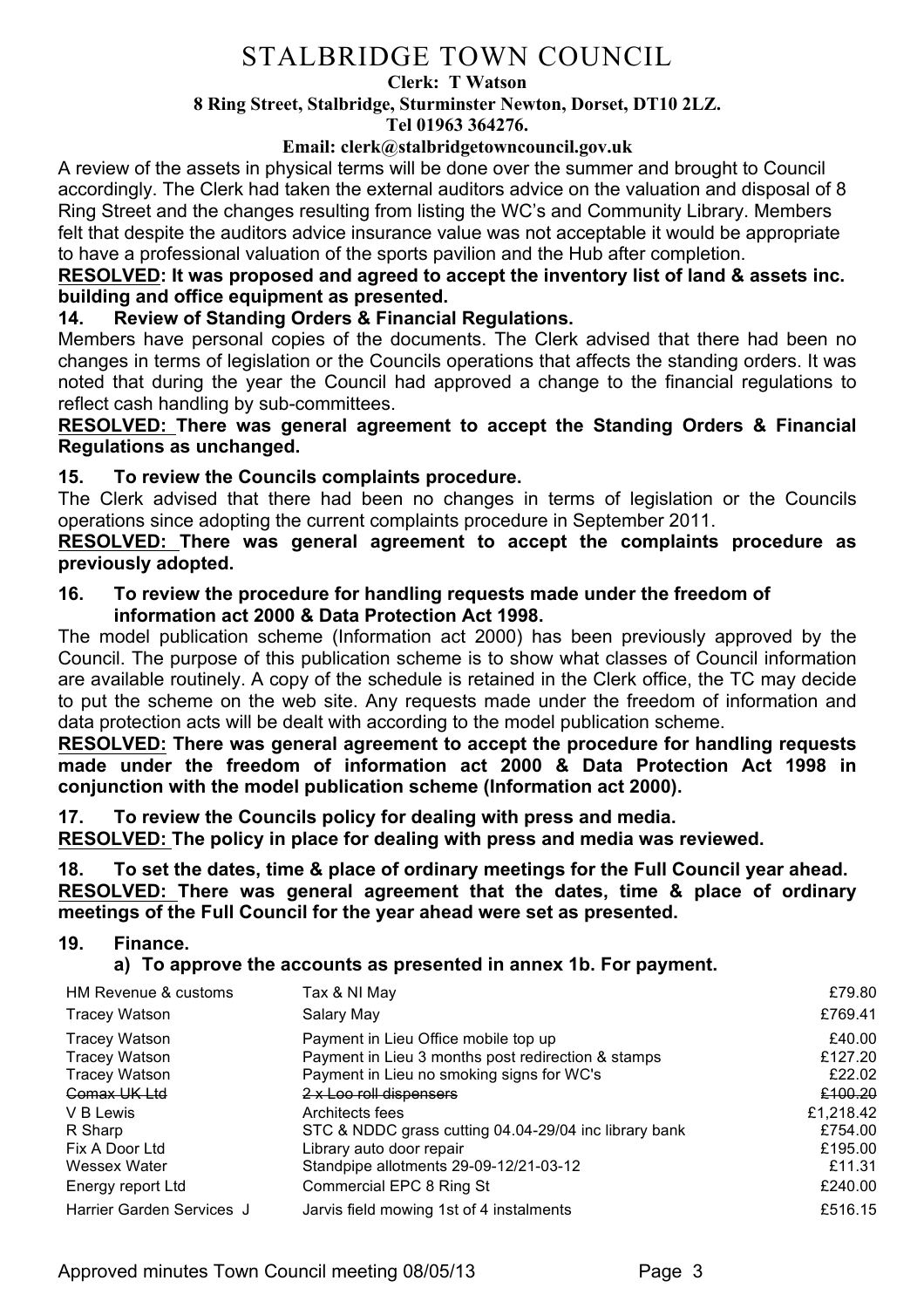#### **Clerk: T Watson**

**8 Ring Street, Stalbridge, Sturminster Newton, Dorset, DT10 2LZ.**

**Tel 01963 364276.** 

**Email: clerk@stalbridgetowncouncil.gov.uk**

| Office Ioan 1st payment 2013              | £3,614.42  |
|-------------------------------------------|------------|
| Stationery                                | £0.94      |
| Website maintenance                       | £295.20    |
| Portacabin                                | £252.33    |
| Gas office 09.01-20.03.13                 | £230.94    |
| Business rates 8 Ring Street May          | £20.00     |
| Water 8 Ring St 16-01-12/30-03-13         | £40.78     |
| Water Library 12-02-12/20-03-13           | £10.32     |
| Gas library 28-02-31-03-13                | £99.74     |
| Street & WC cleaning April                | £875.53    |
| Additional premium to cover Comm. Library | £174.27    |
| 2nd stage payment on Hub Building         | £33,600.00 |
|                                           |            |

**RESOLVED: Proposed by W Batty Smith, seconded by D Hine agreed that approval of invoices as presented be made excluding the payment to Comax UK Ltd as the goods had not been delivered.**

K Garland abstained from the vote.

**b) To approve a transfer of funds of £55,000.00 from the deposit to current account.**

### **RESOLVED: Proposed by W Batty-Smith, seconded by K Garland and agreed that approval of the transfer be made and the transfer request was signed.**

# **20. Clerks report on matters arising.**

No Smoking signs & loo roll dispensers for the WC's – Have been ordered

Signs for Station Rd recycling area - Current problem with fly tipping, the Clerk has asked DWP for a larger sign.

Lockable bin / disposal of bin waste – The Clerk has been trying to get some form of response from DWP since  $17<sup>th</sup>$  April.

Disposal of grass cuttings from Jarvis Field play area - The contractor would be willing to remove, the Clerk had asked the allotment society who agree that we could use the cuttings but have not got room for them on the allotments. Query could they placed in the field adjacent and as near to the gate as is acceptable to the TC. Agreed No.

# **21. To receive Town Councillors reports.**

W Batty Smith – Congratulations to Pauline Batstone on election success. Advise that the land at Bibbern Lane is outside the current development limits. Changes to the District ward boundaries. Saturday AM sessions at the Community Office are as busy as they were at 8 Ring Street.

J Smith – Report on Community Office operations in the portakabin. Thanks to those who helped with the move

D Hine – Enquired how the street cleaning project is getting on. Clerk advised that the 3 companies who had expressed an interest have been asked to quote on the specification.

K Garland – Progressed a DC Highways response to the Duck Lane parking issue. G Carr-Jones advised that he has escalated to senior Highways management. Should there be no satisfaction the TC may consider a complaint to DCC Chief executive.

T Bishop – Progress with the CIO application, trustees are Jan Wardell and Claire Templeman. Attended the CEPEND away day and received information on the future of the local Community Partnerships and other towns are expressing interest in setting up CIO's. Sale of 8 Ring Street, waiting on land registry amendment and indemnity for right of way.

J Cowley – Suggested a name for the hub 'The Centre'. Queried why the street lights in Grove Lane do not appear to have been renewed.